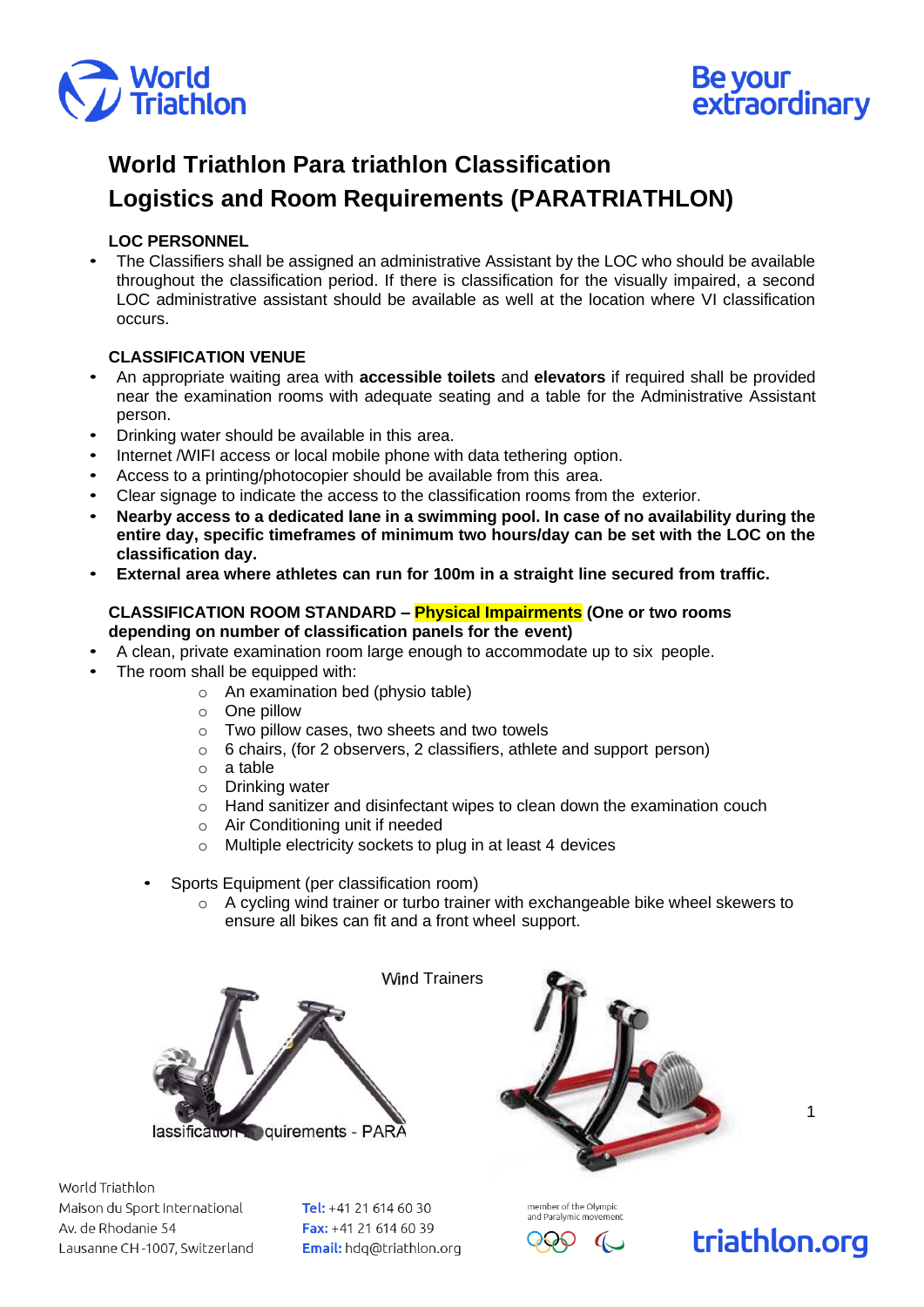

Front Wheel Support



Exchangeable skewers

o An electronic running treadmill

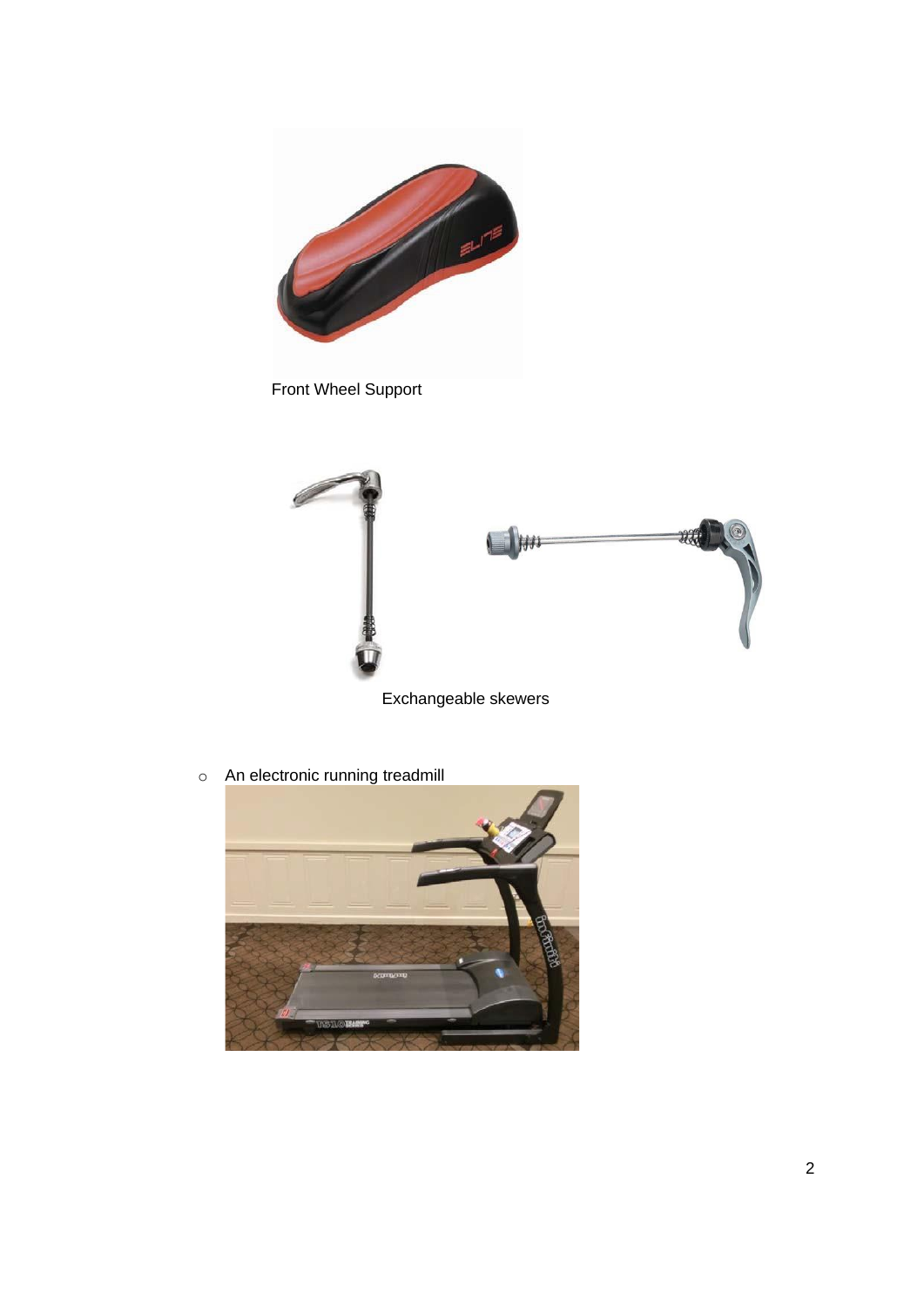#### **CLASSIFICATION ROOMS – Vision Impairments (One or two rooms depending on number of classification panels for the event)**

- There shouldn't be great variation in luminosity between the waiting area and the classification room(s).
- Rooms must have at least 6m long with a minimum of 1m width in open area (for VA testing) and enough room for the other observations and equipment, slit lamp, autorefractometer.
- The Classification Rooms and waiting room should not have natural light. Windows must be adapted to fully obscure outside light.
- The light must be stable, uniform and bright enough, without shadows. Classifiers must be able to control the luminosity in the room(s) (light dimmer control).
- Enough tables (2) and chairs (5 per classification room) must be provided for the Classification rooms and in the waiting area (1 table and 3 chairs). One chair for athlete assessment (autorefractometer, slit lamp) must be height adjustable.
- One laptop per room with internet and printing access at the room or at the waiting area.
- **A technician/volunteer that has the knowledge and can operate the machines that perform visual field tests.**
	- Specific VI Assessment Equipment:

## **EQUIPMENT REQUIRED FOR CLASSIFICATION ASSESSMENT: (PER PANEL /ROOM)**

- o Autorefractometer
- o Lensometer
- o Eye ocluder
- o LogMAR / ETDRS tumbling E chart
- o Set of Berkeley Rudimentary Vision Test chart (BRVT: Single tumbling E's, Grattings, Basic vision)
- o Box of Trial Lenses (set with convex and concave spheres, and convex and concave cylinders)
- o Trial Frame
- o Direct Ophthalmoscope (with wall / table charger or sufficient batteries)
- o Slit lamp
- o +90 D observation Lens, for slit lamp
- o Eye pads (5cmX5cm)
- o Tropicamid eye drops
- o Anesthetic eye drops (lidocaine or oxybuprocaine hydrochlorides)

#### **(PER CLASSIFICATION VENUE)**

- o Automated Perimetry (Goldmann VF Perimeter or Humphrey Field Analyzer or Octopus Interzeag - one required per room)
- o Metric Tape ( 6 m)
- o Tape (masking, packing or duct tape) and black marker

## **SIDE LOGISTICS**

- Morning and afternoon tea/coffee and lunches to be provided for the classifiers and classification assistant.
- A cell phone for use by chief classifier